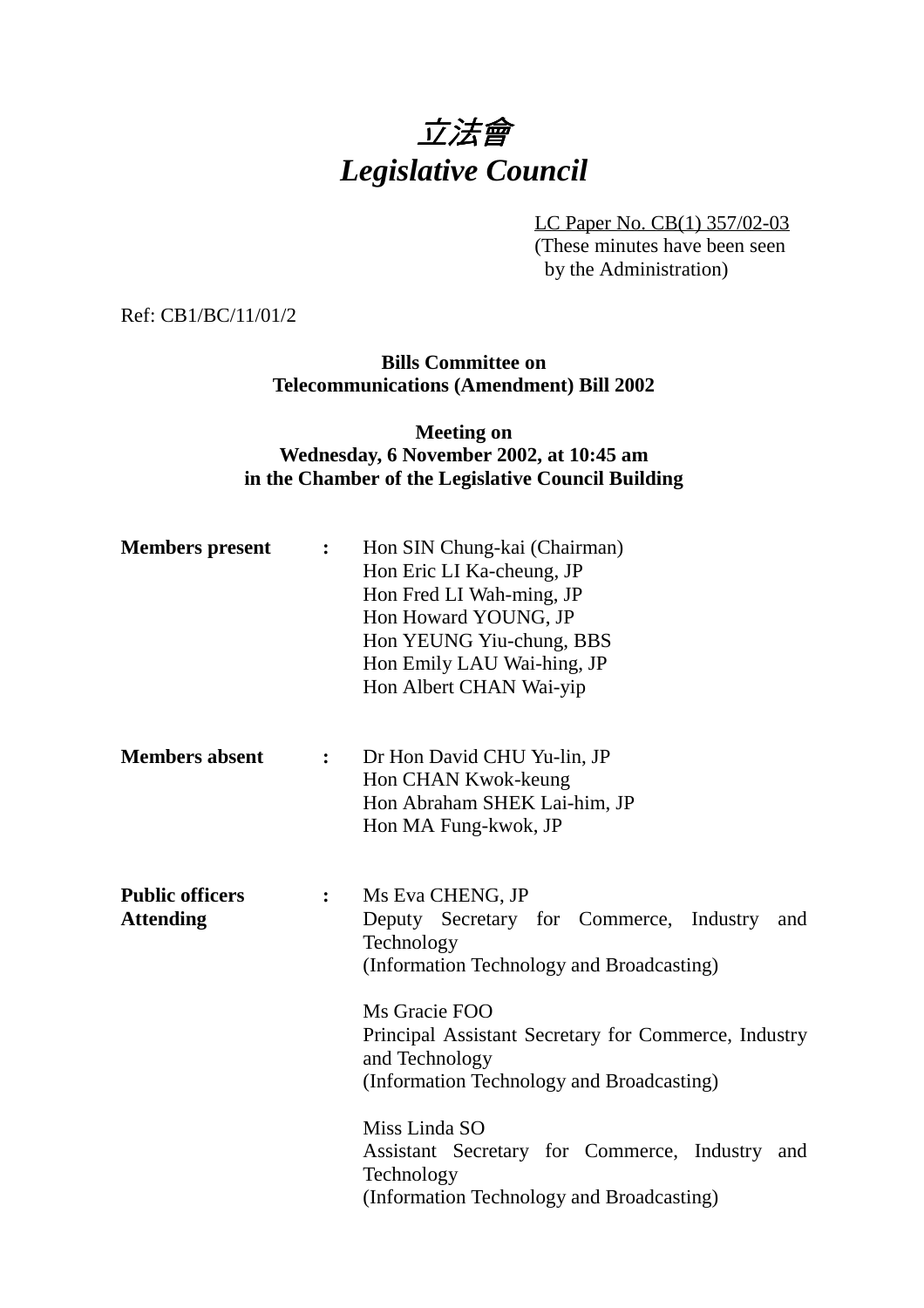|                            |                      | Mr M H AU, JP<br><b>Deputy Director-General</b><br>of Telecommunications                                      |  |
|----------------------------|----------------------|---------------------------------------------------------------------------------------------------------------|--|
|                            |                      | Mr Edward WHITEHORN<br>Head, Competition Affairs Branch, Office of the<br><b>Telecommunications Authority</b> |  |
|                            |                      | Mr Michael LAM<br>Senior Government Counsel, Department of Justice                                            |  |
| <b>Clerk in attendance</b> | $\sim$ $\sim$ $\sim$ | Miss Polly YEUNG<br>Chief Assistant Secretary (1)3                                                            |  |
| <b>Staff in attendance</b> | $\mathbf{r}$         | Miss Connie FUNG<br>Assistant Legal Adviser 3                                                                 |  |
|                            |                      | Ms Debbie YAU<br>Senior Assistant Secretary (1)1                                                              |  |
|                            |                      | Ms Rosalind MA<br>Senior Assistant Secretary (1)9                                                             |  |

#### **I Confirmation of minutes** (LC Paper No. CB(1)174/02-03)

The minutes of the third meeting held on 7 October 2002 were confirmed.

**II Meeting with the Administration** (LC Paper No. CB(1) 187/02-03(01))

2. The Bills Committee deliberated (Index of proceedings attached at **Appendix**).

Issues which required follow-up actions/consideration by the Administration

- Admin 3. In response to deputations' views, the Administration undertook to:
	- (a) amend section 32N such that an appeal to the Appeal Board would suspend the operation of the direction of the Telecommunications Authority (TA) under proposed section 7P(1) or a decision of the TA under proposed section  $7P(6)$  (a) or (b)(i) or (ii); and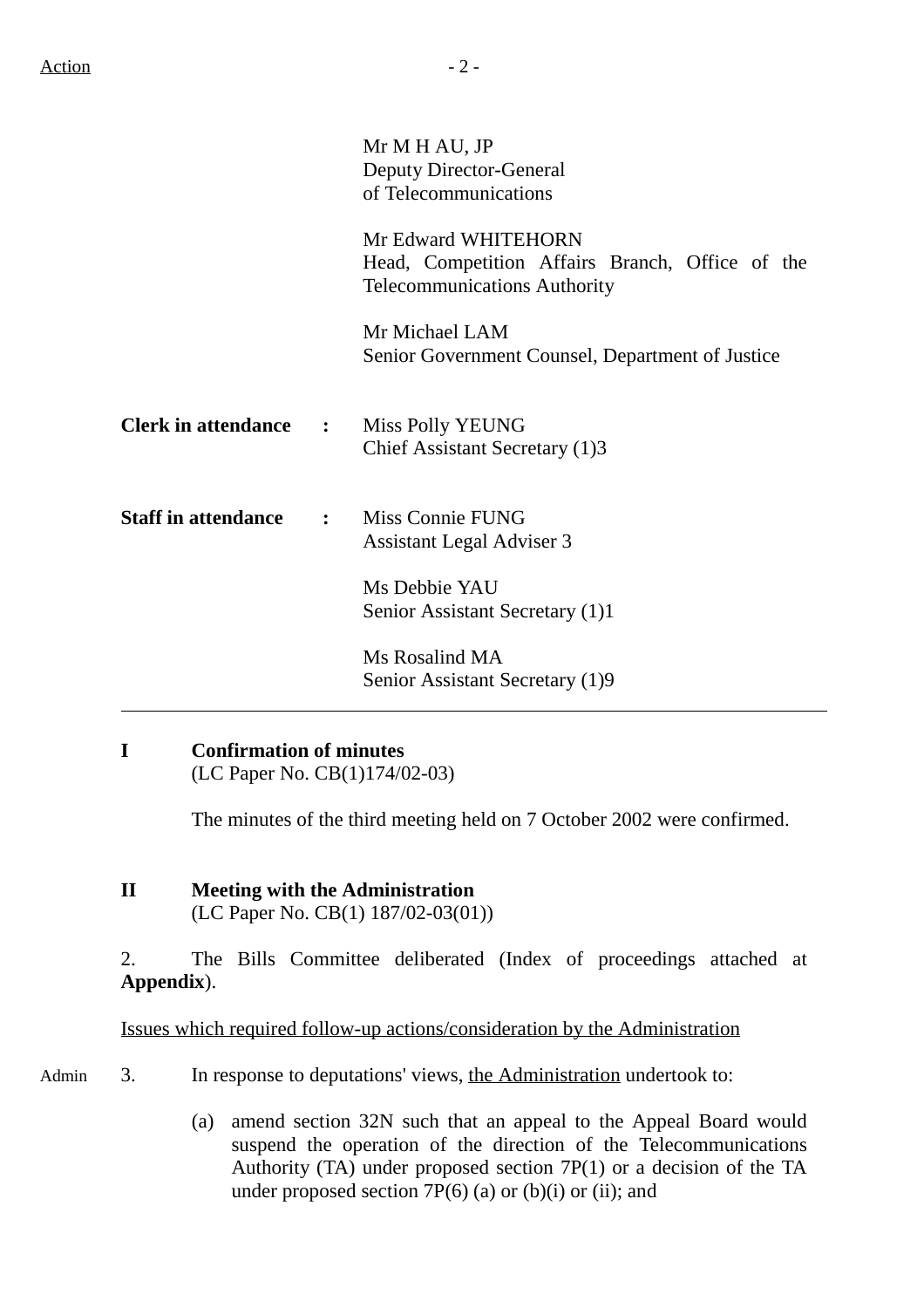(b) seek legal advice on the question of whether a person who proposed to acquire ownership/control of a carrier licensee could apply for TA's consent for the merger and acquisition (M&A).

4. To facilitate consideration of the Bill, some members stressed that further details of the draft guidelines to be issued by TA on matters to be taken into account in deciding whether a particular M&A activity would substantially lessen competition in a telecommunications market (the guidelines) must be made available for members' perusal. Members also agreed that the industry must be consulted on the guidelines.

- Admin 5. At the request of members, the Administration would provide the following information to the Bills Committee:
	- (a) further details of the draft guidelines on detailed arrangements including the criteria of "substantially lessening competition", the definition of "market" in which the competition analysis would be made, the recovery mechanism for costs and expenses incurred by TA, the time limit within which TA must assess a proposed M&A etc;
	- (b) the composition of overseas regulators, whether they were individual persons or a board consisting of several members; and
	- (c) given the special nature of M&A activities, whether it was appropriate to use the existing mechanism of the Telecommunications (Competition Provisions) Appeal Board (Appeal Board) to deal with  $M&A$ .

6. As a separate issue, members also noted that the procedures of the Appeal Board would be codified by way of subsidiary legislation which would be introduced into LegCo.

Dates of next meeting

7. Members agreed that the next two meetings of the Bills Committee would be scheduled for Tuesday, 3 December 2002 at 2:30 pm and Thursday, 12 December 2002 at 8:30 am.

## **III Any other business**

8. There being no other business, the meeting ended at 12:35 pm.

Council Business Division 1 Legislative Council Secretariat 26 November 2002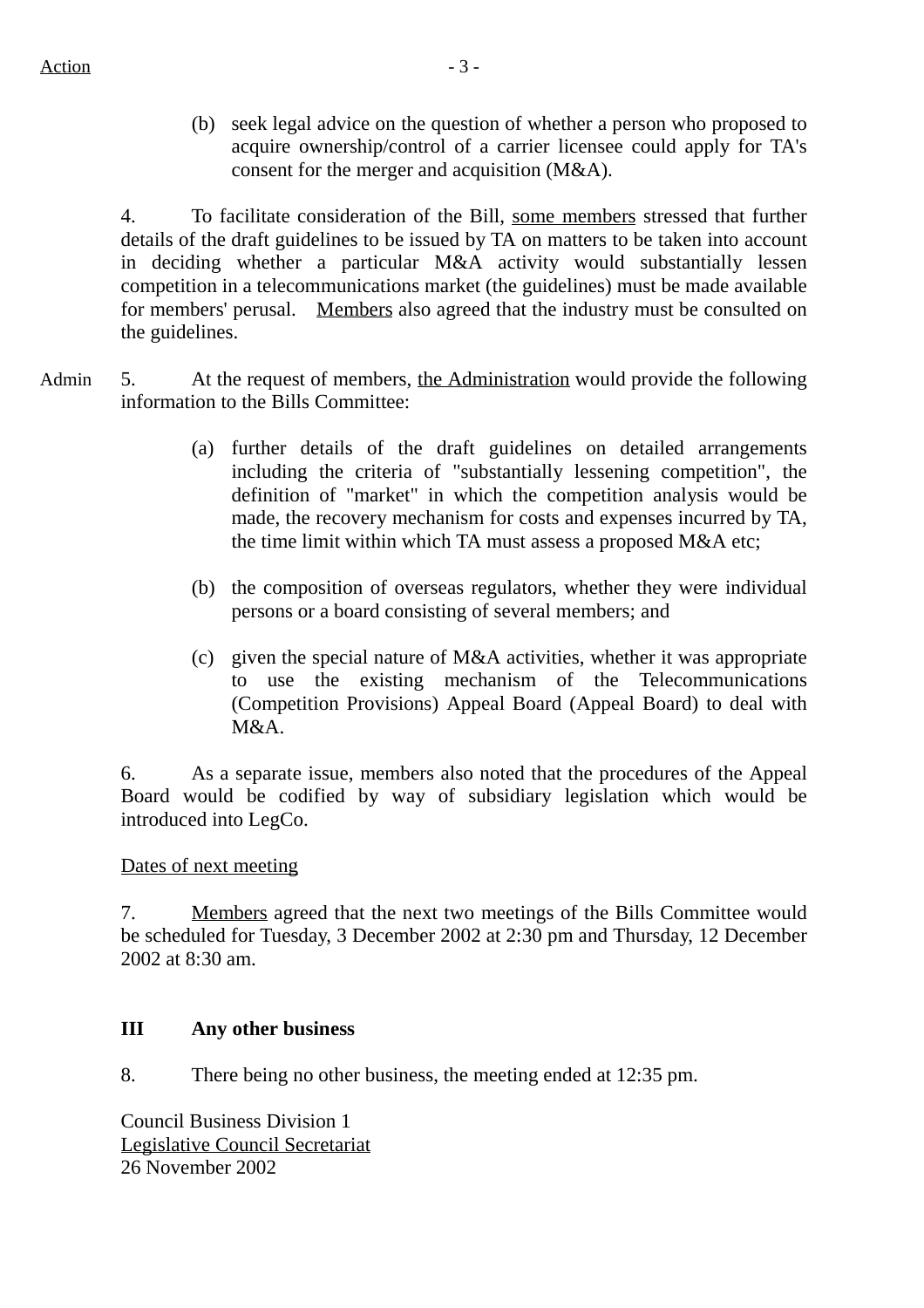## **Appendix**

#### **Proceedings of the meeting of the Bills Committee on Telecommunications (Amendment) Bill 2002 Wednesday on Wednesday, 6 November 2002, at 10:45 am in the Chamber of the Legislative Council Building**

| <b>Time Marker</b> | <b>Speaker</b>                       | Subject(s)                                                                                                                                                                                                                                                                                                                                                                                                                                                                                                                                                                                                 | <b>Action</b> |
|--------------------|--------------------------------------|------------------------------------------------------------------------------------------------------------------------------------------------------------------------------------------------------------------------------------------------------------------------------------------------------------------------------------------------------------------------------------------------------------------------------------------------------------------------------------------------------------------------------------------------------------------------------------------------------------|---------------|
|                    |                                      |                                                                                                                                                                                                                                                                                                                                                                                                                                                                                                                                                                                                            | required      |
| $000000 - 000145$  | Chairman                             | Introductory<br>remarks<br>and<br>confirmation of minutes of<br>meeting held on 7 October<br>2002.                                                                                                                                                                                                                                                                                                                                                                                                                                                                                                         |               |
| $000146 - 003518$  | Administration                       | <b>Briefed</b><br>members<br>the<br>on<br>Administration's response<br>to<br>deputations' views.                                                                                                                                                                                                                                                                                                                                                                                                                                                                                                           |               |
| $003525 - 004000$  | Mr YEUNG Yiu-chung<br>Administration | The preventive nature of M&A<br>regulation as proposed under<br>the Bill.                                                                                                                                                                                                                                                                                                                                                                                                                                                                                                                                  |               |
| $004001 - 004149$  | Chairman<br>Administration           | Interpretation of "substantially<br>lessening of competition".                                                                                                                                                                                                                                                                                                                                                                                                                                                                                                                                             |               |
| $004150 - 005158$  | Mr Eric LI<br>Administration         | (a) Mr Eric LI declared his<br>interest<br><b>as</b><br>an<br>independent, non-executive<br>director<br>of<br><b>SmarTone</b><br>Telecommunications<br>Holdings Ltd;<br>(b) Light-handed approach in<br>regulating M&A<br>(c) $Ex$ <i>post</i> regime with the<br>minimize<br>objective<br>to<br>compliance burden;<br>(d) Concerns about checks and<br>balance of TA's power and<br>the need to set clear and<br>reasonable thresholds;<br>(e) Functions of<br>the<br>Telecommunications<br>(Competition<br>Provisions)<br>Appeal Board; and<br>Extensive consultation on<br>(f)<br>the draft guidelines. |               |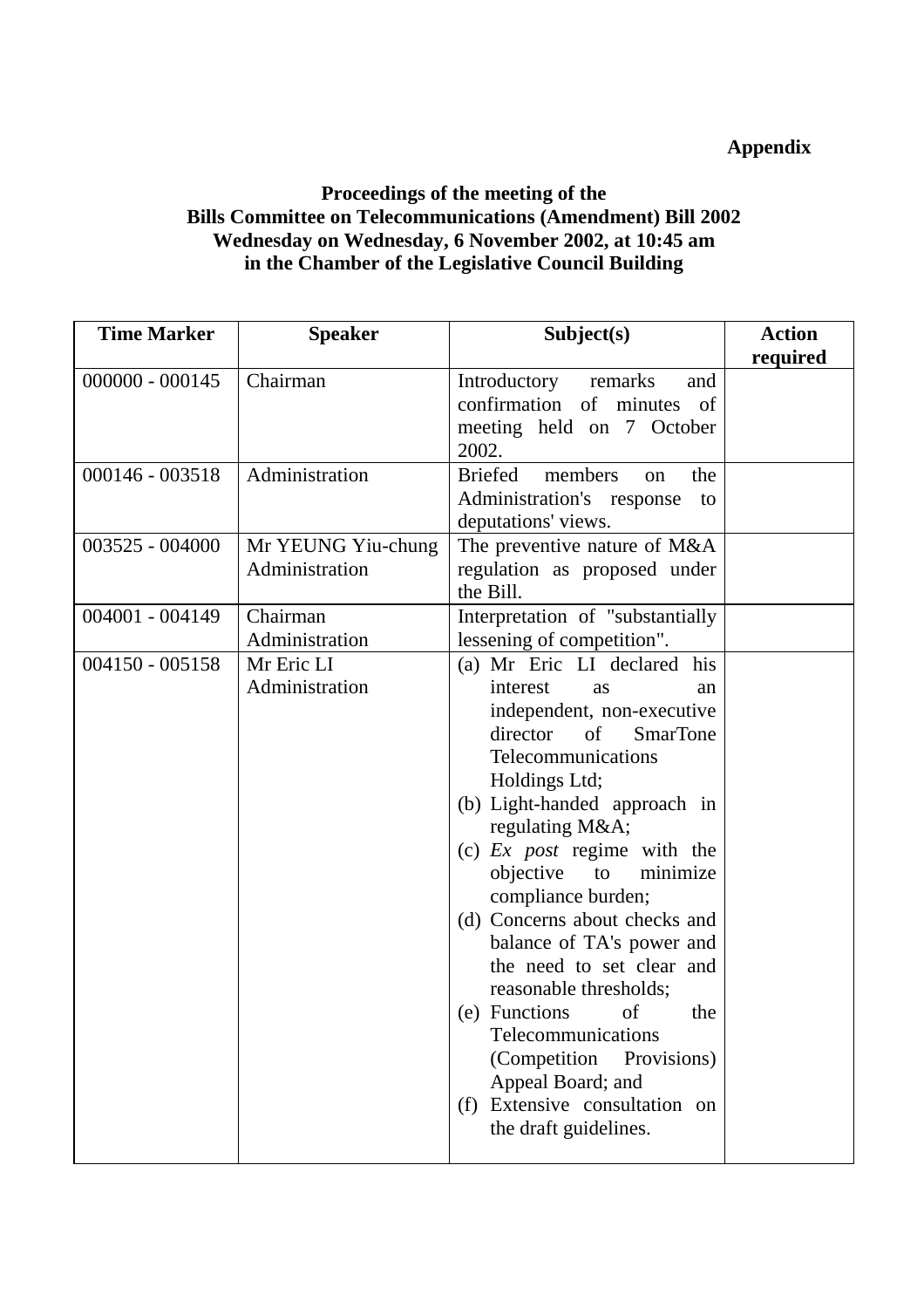| 005159 - 005934 | Mr Albert CHAN                 | (a) TA's power to regulate           |                |
|-----------------|--------------------------------|--------------------------------------|----------------|
|                 | Administration                 | changes in control over              |                |
|                 | Chairman                       | carrier licensees<br>would           |                |
|                 | <b>Assistant Legal Adviser</b> | only be exercised when the           |                |
|                 |                                | changes had or was likely            |                |
|                 |                                | effect of<br>have the<br>to          |                |
|                 |                                | "substantially<br>lessening          |                |
|                 |                                | competition".                        |                |
|                 |                                | (b) Interpretation of proposed       |                |
|                 |                                | section $7P(1)$ .                    |                |
| 005935 - 010821 | Ms Emily LAU                   | (a) Welcomed<br>further              | Admin<br>to    |
|                 | Administration                 | submissions<br>from<br>the           | include        |
|                 |                                | industry and other parties           | detailed       |
|                 |                                | concerned.                           | arrangements   |
|                 |                                | (b) Role of TA.                      | in<br>the      |
|                 |                                | (c) Effectiveness of the Appeal      | guidelines     |
|                 |                                | Board.                               |                |
|                 |                                | (d) Clearer definition of "In the    |                |
|                 |                                | opinion of the TA".                  |                |
|                 |                                | (e) Further information on the       |                |
|                 |                                | of<br>levels<br>fees<br>to<br>be     |                |
|                 |                                | recovered by the TA and the          |                |
|                 |                                | mechanism in determining             |                |
|                 |                                | such levels.                         |                |
| 010822 - 011547 | Chairman                       | it<br>Whether<br>was<br>more         |                |
|                 | Administration                 | appropriate for a "Board of          |                |
|                 |                                | members"<br>than<br>for<br>an        |                |
|                 |                                | individual<br>the<br>to<br>act<br>as |                |
|                 |                                | regulator.                           |                |
| 011548 - 011929 | Mr Albert CHAN                 | Proposed section $7P(3)$ , (4) and   |                |
|                 | Administration                 | (5).                                 |                |
| 011930 - 012723 | Ms Emily LAU                   | of<br>Procedures<br>the<br>Appeal    |                |
|                 | Administration                 | Board would be set out in            |                |
|                 |                                | subsidiary legislation.              |                |
| 012725 - 014037 | Mr Eric LI                     | (a) Whether or not the court         | Admin<br>to    |
|                 | Chairman                       | would seek to intervene into         | provide        |
|                 | Administration                 | the subjective judgement of          | further        |
|                 |                                | the regulator.                       | details in the |
|                 |                                | (b) Rationale for setting the        | draft          |
|                 |                                | threshold of a change in the         | guidelines     |
|                 |                                | control of more than 15% of          |                |
|                 |                                | the voting shares in the             |                |
|                 |                                | licensee.                            |                |
|                 |                                | (c) TA's power under proposed        |                |
|                 |                                | section $7P(1)$ to be clearly        |                |
|                 |                                | spelt out.                           |                |